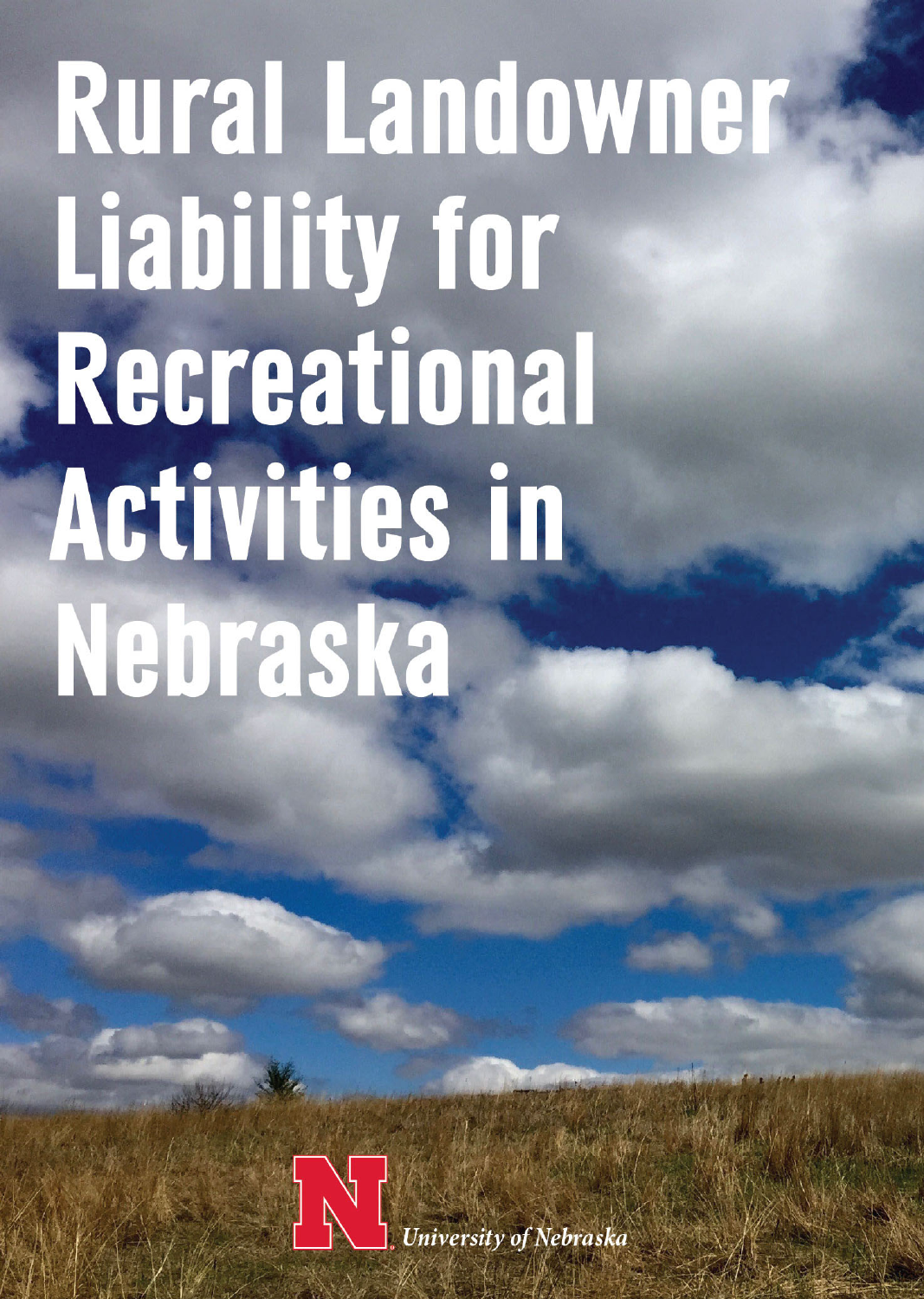

The Great Plains Ecotourism Coalition is committed to promoting environmental conservation and building thriving communities through nature-based tourism in the Great Plains. The Coalition includes both non-profit and for-profit members and is coordinated by staff at the Center for Great Plains Studies at the University of Nebraska. Its mission is to market the region, share information, and connect nature-based entrepreneurs with one another, creating opportunities for collaboration, learning and cooperation.

The Center's work in ecotourism is our strategy for preserving the enormous and precious biodiversity of Great Plains grasslands. The work is inspired by the highly successful models of ecotourism-driven conservation in Namibia and Botswana where high-value, low-volume ecotourism incentivizes privatelandowner conservation, resulting in stable or growing species populations, thriving nearby human communities, and a deepening national consciousness of the economic and aesthetic value of their natural environment.

See more of our ecotourism work at **go.unl.edu/ecotourism**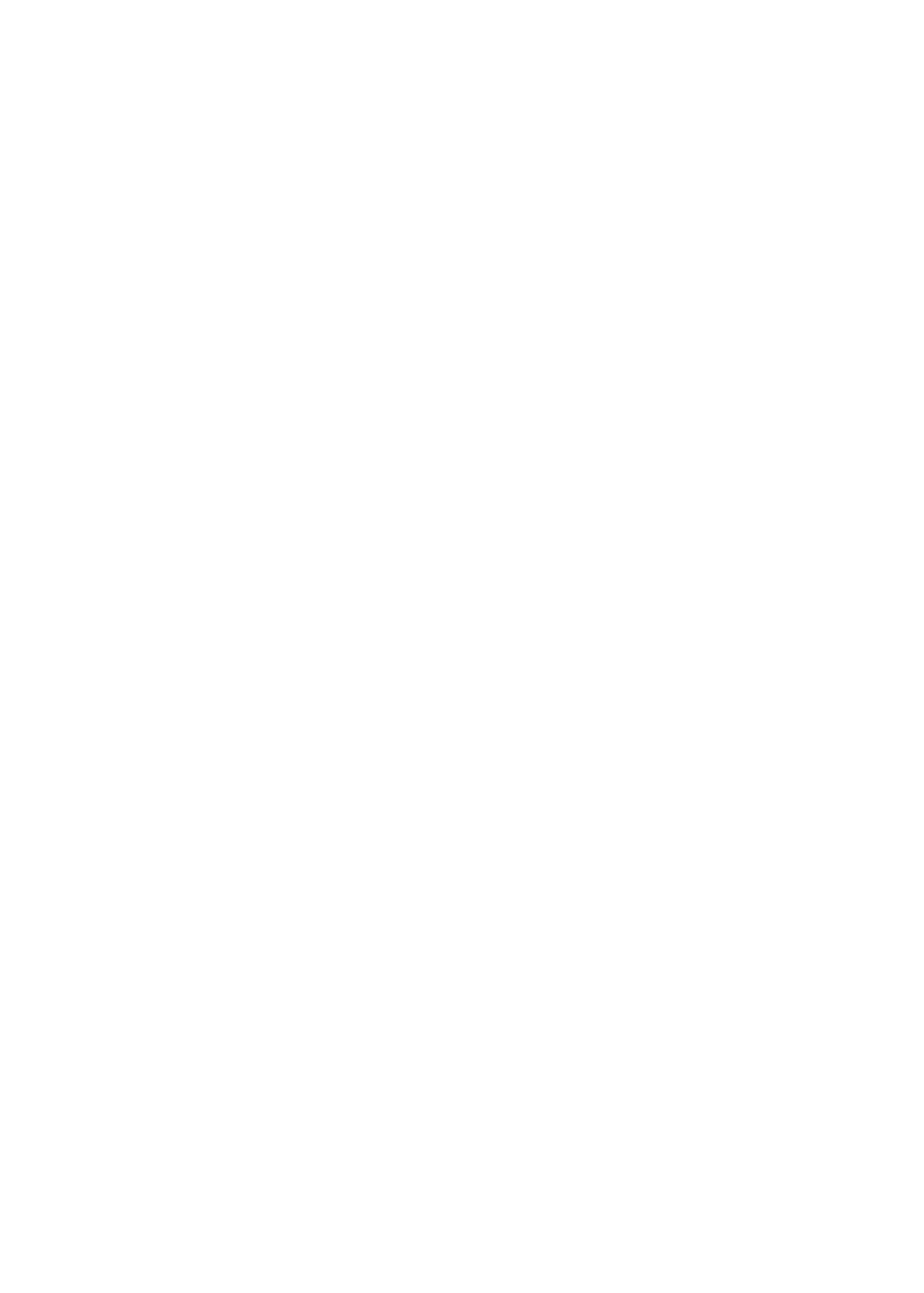

The Center for Great Plains Studies is a regional research and teaching program established in 1976 at the University of Nebraska. The mission of the Center is to foster the study of and appreciation for the people, cultures, and natural environment of the Great Plains.

A sparsely-populated region with highly variable weather set against grassy, rolling land, the Great Plains stretches westward from the Missouri River at Omaha and Kansas City to the Rocky Mountains, and northward from the Texas Panhandle into the Canadian Prairie Provinces.

The region invites inquiry into the relationships between its natural environment and the cultures brought to it by its various inhabitants, as scholars and residents work both to preserve healthy eco-systems and build thriving human communities.

The Center operates the Great Plains Art Museum, a graduate program, various scholarly projects, and outreach programs; it publishes *Great Plains Quarterly* and *Great Plains Research*; it presents public lectures and interdisciplinary symposia. Much of its work is accomplished by its Fellows and Associate Fellows.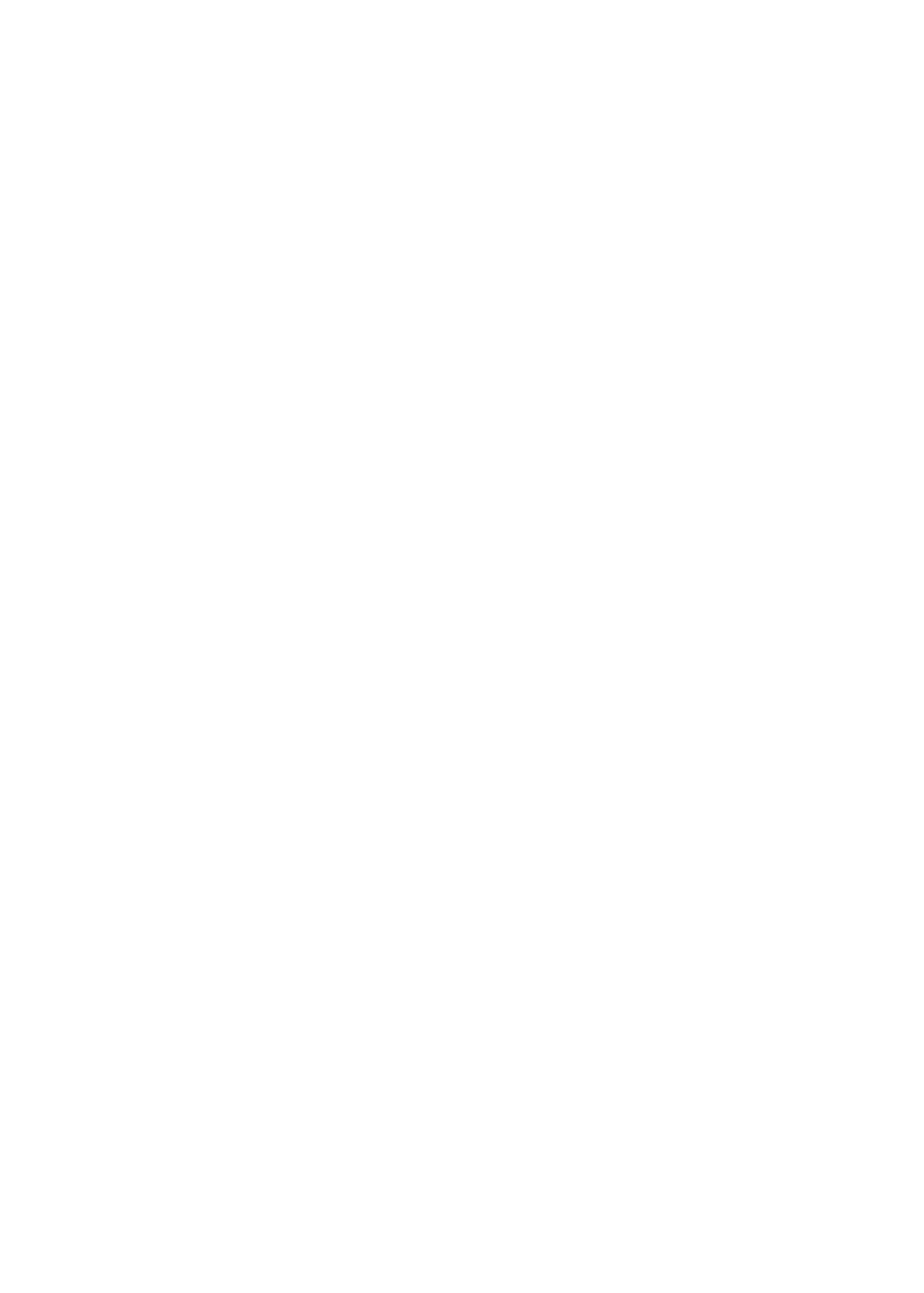## **Rural Landowner Liability for Recreational Activities in Nebraska**

# Anthony B. Schutz Associate Professor of Law

*University of Nebraska College of Law*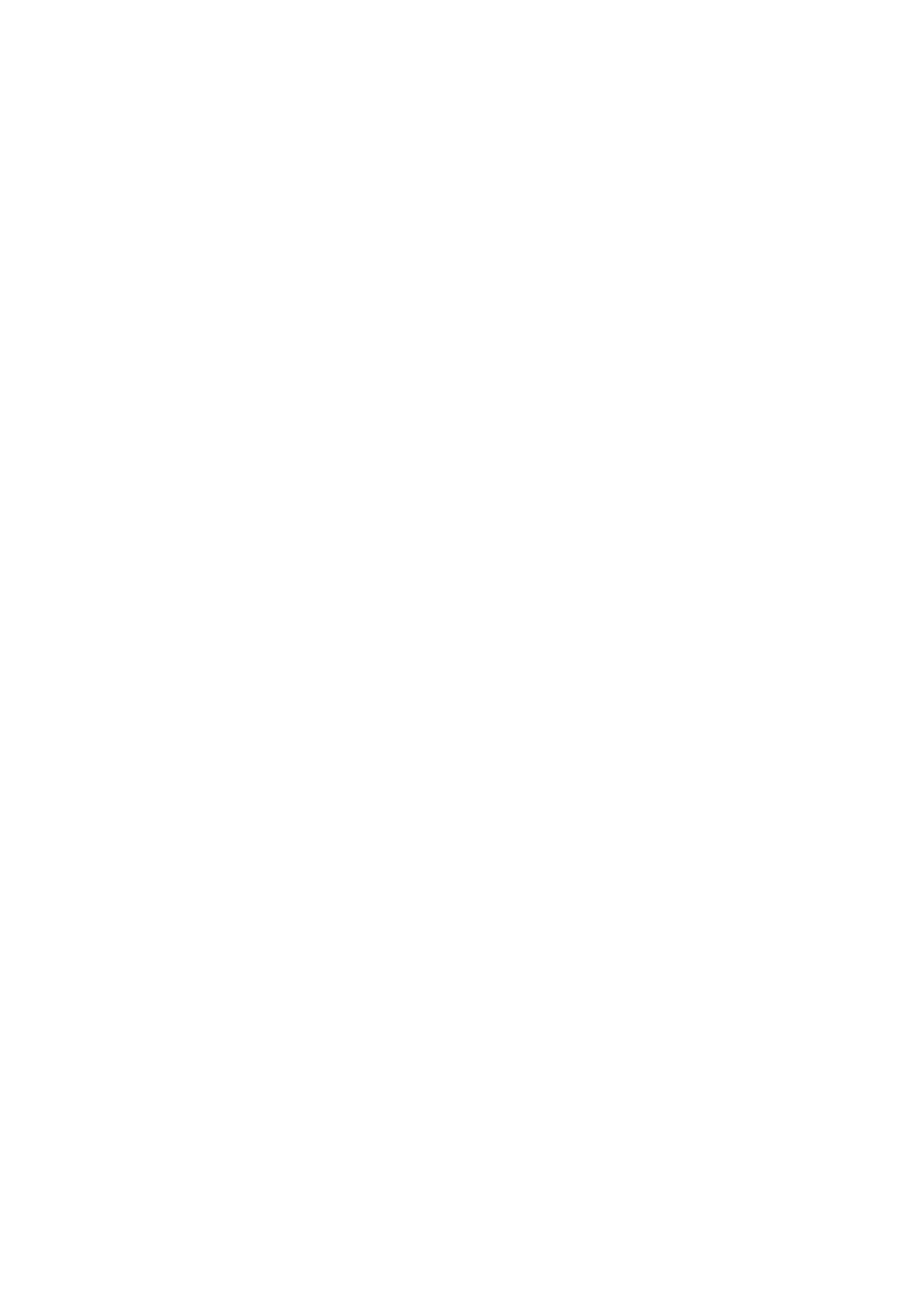## **Introduction**

Private landowners in rural Nebraska are allowing a wide range of people onto their land for a variety of purposes. Most landowners offering this access are concerned about how vulnerable they are to liability claims and what they should do to reduce their liability. This handout outlines the standards that govern landowner liability. For a longer version with more explanation, please consult the author at *anthony@unl.edu*.

Generally, Nebraska landowner-liability law consists of the standards that courts have developed over the years in cases involving plaintiffs who have been injured on landowners' properties. The legislature has also passed laws that sometimes change those liability standards. Below, the discussion begins with the baseline standard that courts have developed. From there, it discusses instances where the standards differ. The lesson that emerges is that, most often, landowners simply must act reasonably when it comes to protecting people from dangers that exist on their properties. And, in many instances, landowners need only refrain from recklessly endangering visitors.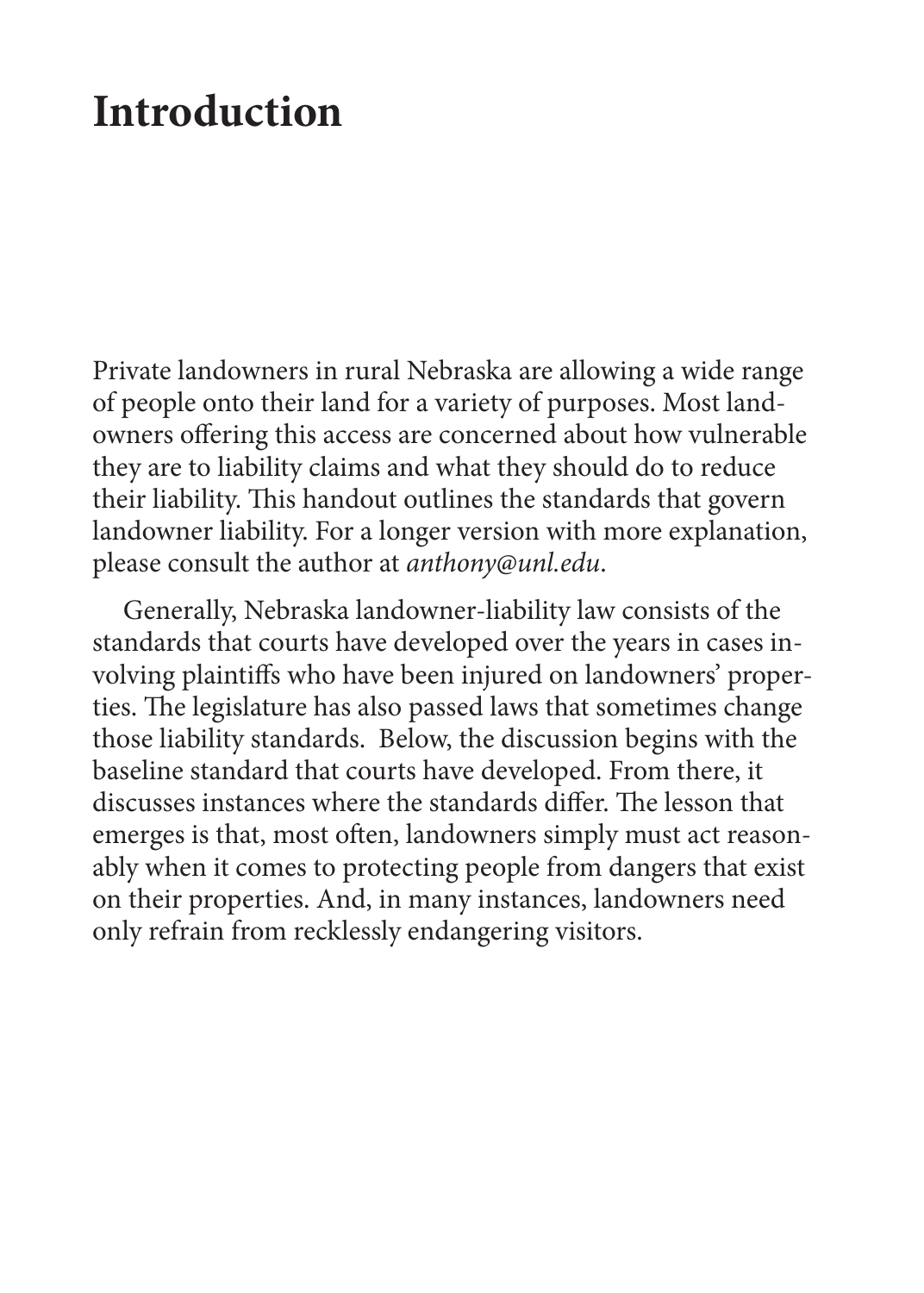#### **The General Standard of Reasonableness**

Generally speaking, courts have required landowners to act reasonably to protect people on their properties from harm. Judges have defined this duty of reasonable care by identifying a number of factors that they can use in any particular case. In determining whether a landowner has exercised reasonable care, a court will consider the following seven factors:

- 1. the foreseeability or possibility of harm;
- 2. the purpose for which the entrant entered the premises;
- 3. the time, manner, and circumstances under which the entrant entered the premises;
- 4. the use to which the premises are put or expected to be put;
- 5. the reasonableness of the inspection, repair, or warning;
- 6. the opportunity and ease of repair or correction or giving of the warning; and
- 7. the burden on the landowner and/or community in terms of inconvenience or cost in providing adequate protection.

Unfortunately, the factors don't provide much guidance to those concerned about liability. From a forward-looking perspective, the best advice is to be *careful and vigilant*. That is, if one encounters a danger and thinks to herself that someone could get hurt as a result of it, it is best to take precautions. This may include a warning or it may include restricting access to part of the property.

There are three types of common cases in which the general duty of reasonableness has been further refined. The first deals with *conditions* on the land (like a hole or a ditch). The second deals with the landowner's *activities* on the land (like the land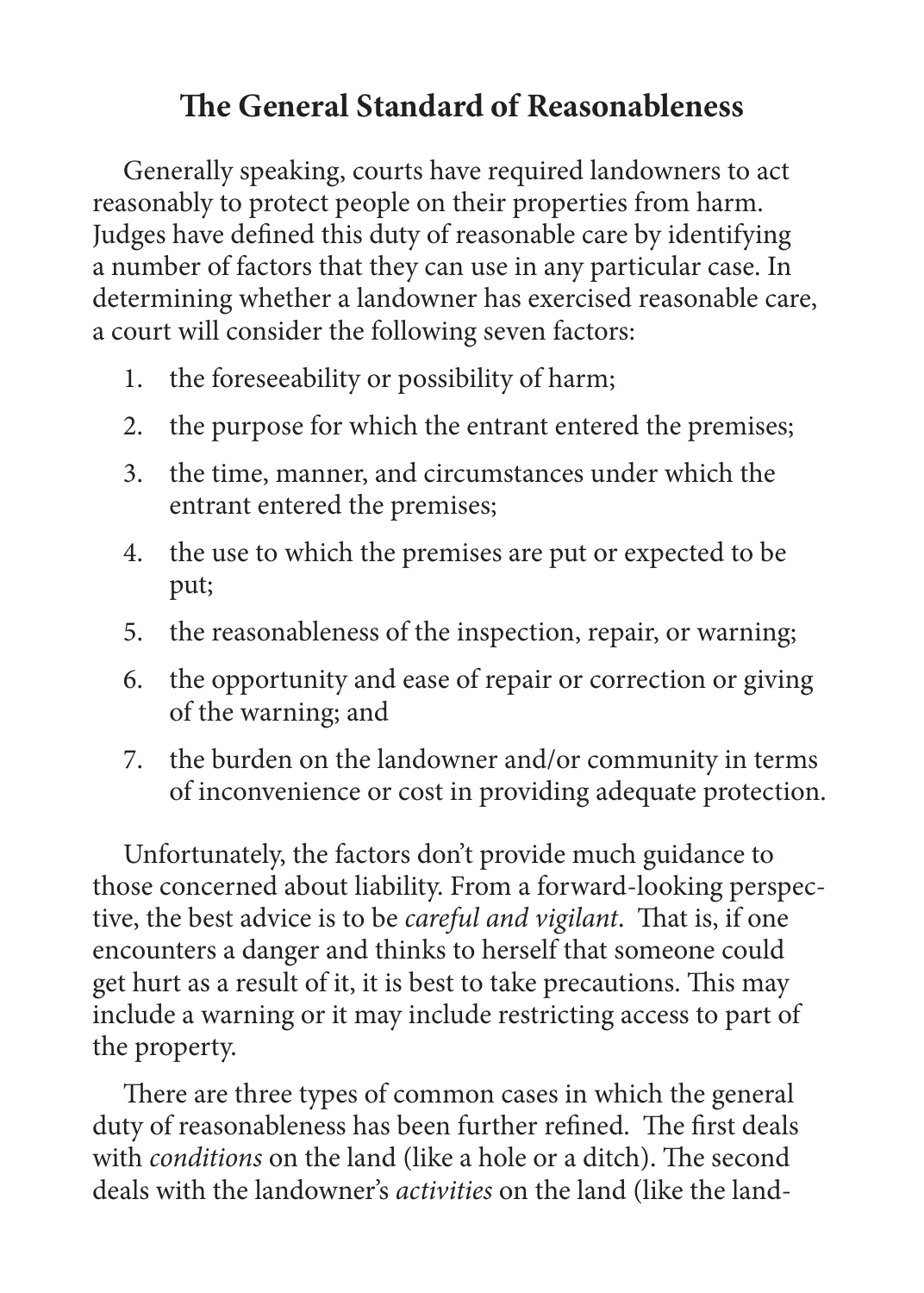owner cutting down trees or moving cattle). And the third deals with the *acts of third parties* on the land (like an outfitter guiding a hunt or a hike). In each of these types of cases, the court has offered standards of liability that further flesh out the broad notion of reasonable care.

*Conditions:* Perhaps the best way of summarizing liability when it comes to conditions on the landowner's premises is to think of a hazard on the property and the landowner's reaction to learning about it. For example, imagine a landowner who encounters a washout near a trail or area where people are likely to be and thinks "that needs to be fixed [or marked or something] because someone might get hurt", but then does nothing. This is the sort of situation where a court would probably impose liability. The law concerning liability in these sorts of situations is basically trying to encourage the landowner to warn the visitor about the hazard or fix it.

*Activities:* When it comes to landowner activities on the land, the standard basically requires the landowner to be careful and make efforts to protect those people who will not realize the risks that the activity presents. Being careful simply means to act reasonably. The seven factors mentioned above guide the analysis, with the key factors being the foreseeability of the harm and the ease with which the landowner could protect the entrant from the harm. Anticipating the ability of visitors to realize (or not) the dangers attending the activity is also a key element, which also places some responsibility on visitors to anticipate risks. The idea here is to make sure that landowners do something to protect people when they are in a better position to do so than the visitor is to protect himself.

An example may be a visitor who comes to a ranch to observe the process of working calves in a corral. Someone unfamiliar with the dangers attending the activity might be somewhat oblivious to angry cows, the danger of sitting on corral fences, or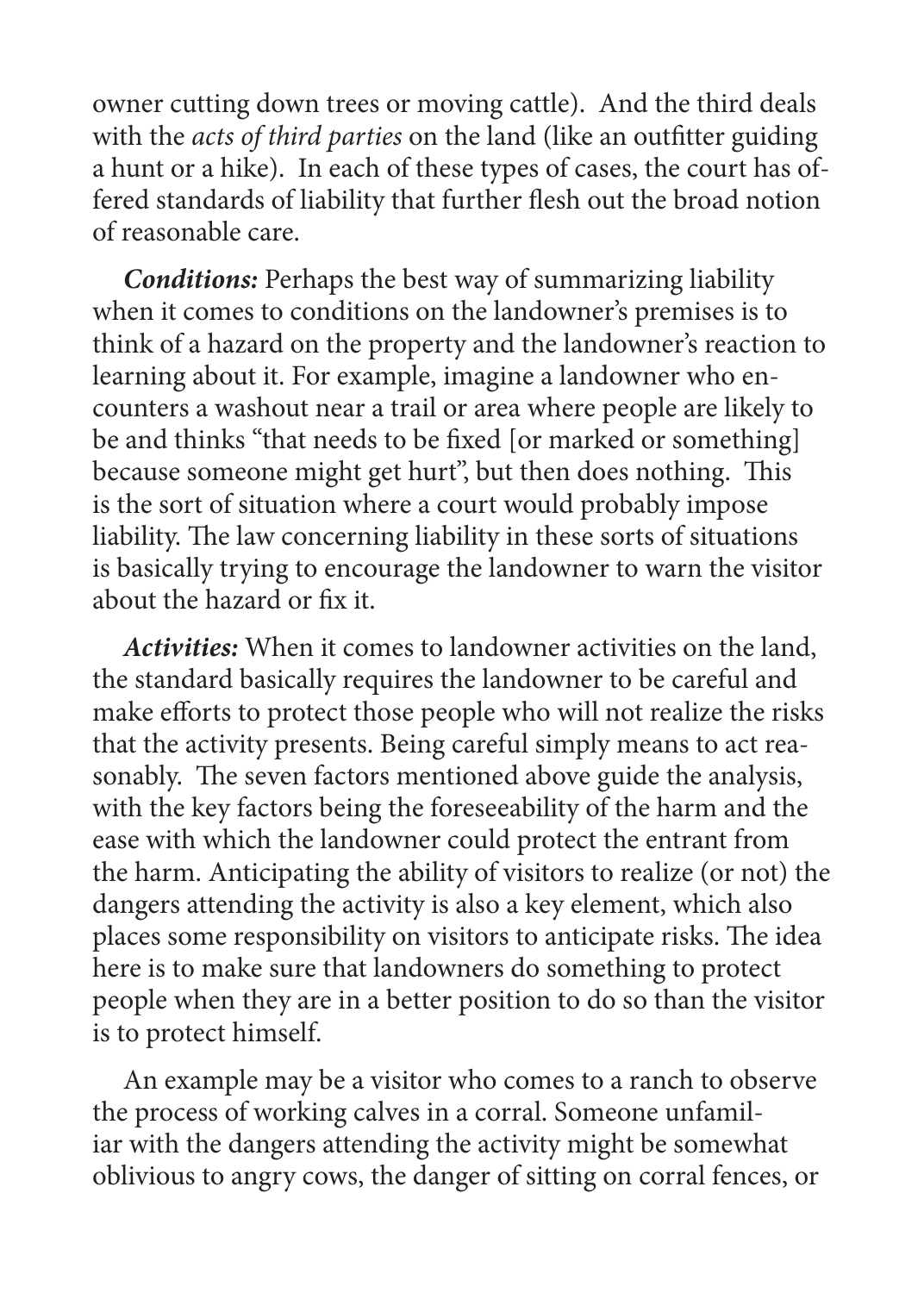any number of things that a rancher would be familiar with. In such instances, the landowner might be held liable, if she does nothing to warn visitors or guard against the harms that attend the setting.

*Third Parties:* Finally, a landowner can be held liable for injuries caused by third parties on his premises. These claims do not focus on third party's conduct. Rather they focus on the reasonableness of the landowner's efforts to protect the injured party from the third party. As one should expect, foreseeability becomes a very important factor. Imposing liability on a landowner for someone else's acts requires that the landowner have at least some responsibility for the harm, an opportunity to protect the plaintiff, or both. What the landowner knew and when he knew it becomes important. The existence of similar incidents in the past, or other facts that suggest the landowner was on notice of the hazard, are generally required to attribute liability to a landowner for the acts of third parties.

An example would be an outfitter that the landowner knows drives tour paths too quickly while conducting tours on the property. If the employee were to tip the vehicle over while traversing a side hill too quickly, the ensuing inquiry would focus on what the landowner did to protect the injured party from the employee's actions, as well as what the landowner knew and when he knew it.

The most important lesson of all of this is that to avoid liability the landowner needs to pay attention to the condition of his premises, the dangers attending his activities, and the dangers that third parties may present to people on the property. An attentive landowner likely will not be liable for a visitor's injuries, if the landowner makes an effort to protect or warn visitors of the dangers. Reasonableness is not, in most instances, much of a burden. Indeed, it is the standard that controls liability for nearly all of our daily activities.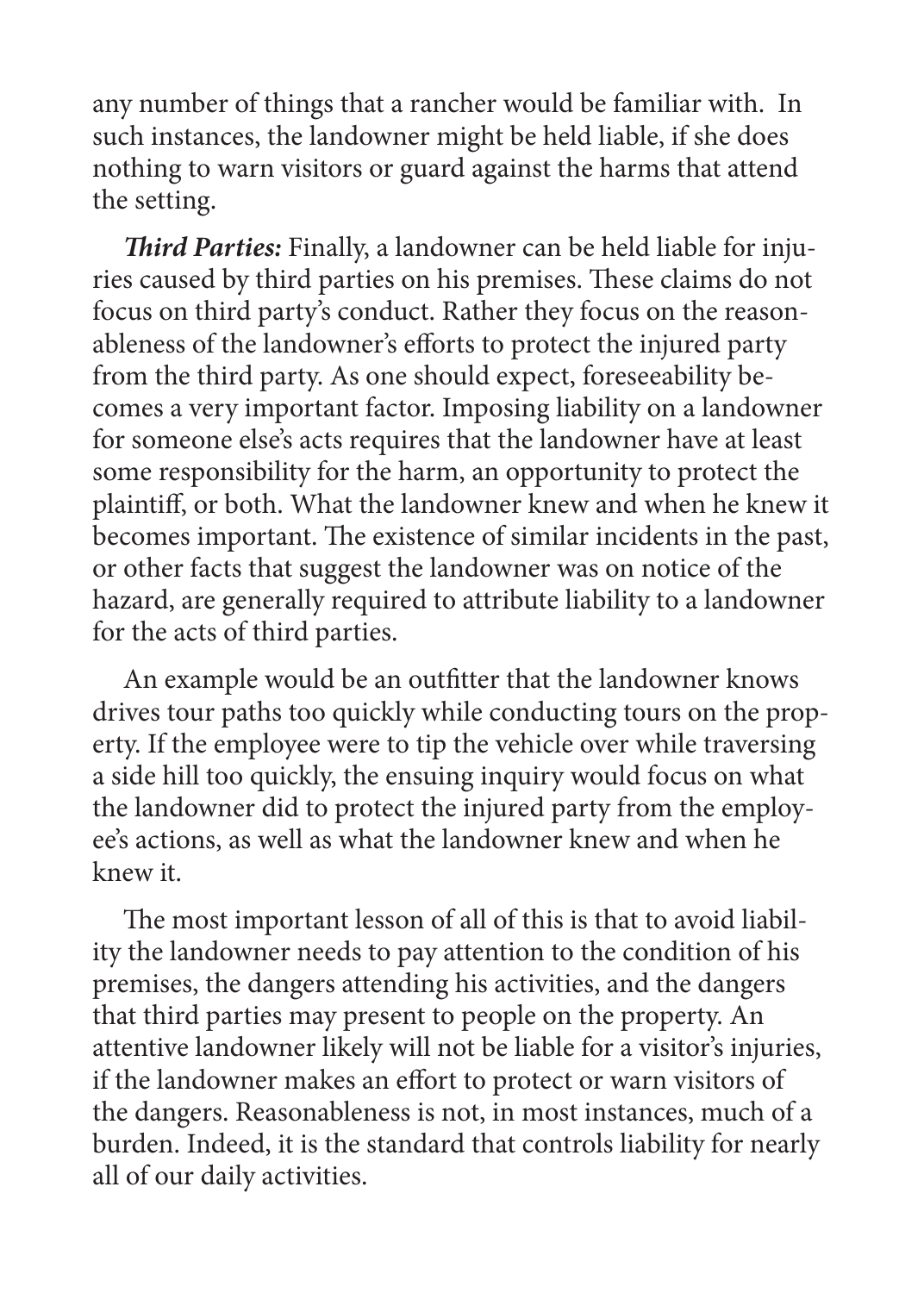#### **Changing the Standards**

With the baseline rule of reasonableness in mind, one can better understand exceptions to it. The duty of a landowner to act reasonably has been criticized as placing too much of a burden on landowners in some situations. As a result, judges and legislators have varied the baseline rule of reasonableness in areas where they have concluded the duty to be reasonable is inappropriate.

#### *Trespassers*

The clearest example arises with regard to trespassers. Most people would agree that landowners should have no duty to protect someone from harm who has not been given permission to enter the landowner's property. Of course, that does not mean that landowners can harm trespassers at will. So the courts have said landowners owe trespassers a duty to "refrain from willfully or wantonly injuring" a trespasser. A landowner's conduct is considered "willful and wanton" if the landowner (1) knew of a particular danger and (2) intentionally failed to protect the trespasser from it. Sometimes courts refer to this as a recklessness standard, requiring that the injured person show that the landowner exhibited "such reckless disregard of security and right as to imply bad faith." "Indifference to the safety of another or for the consequences of one's act" is another common statement of the standard.

Cases applying this standard say that landowners can protect themselves from liability to trespassers by, for example, fencing their property and posting no trespassing signs. One would still do well to post a warning near any particularly dangerous hazards that one knows about on a property, like cisterns or abandoned cellars. This would not, however, necessarily be required under the standard.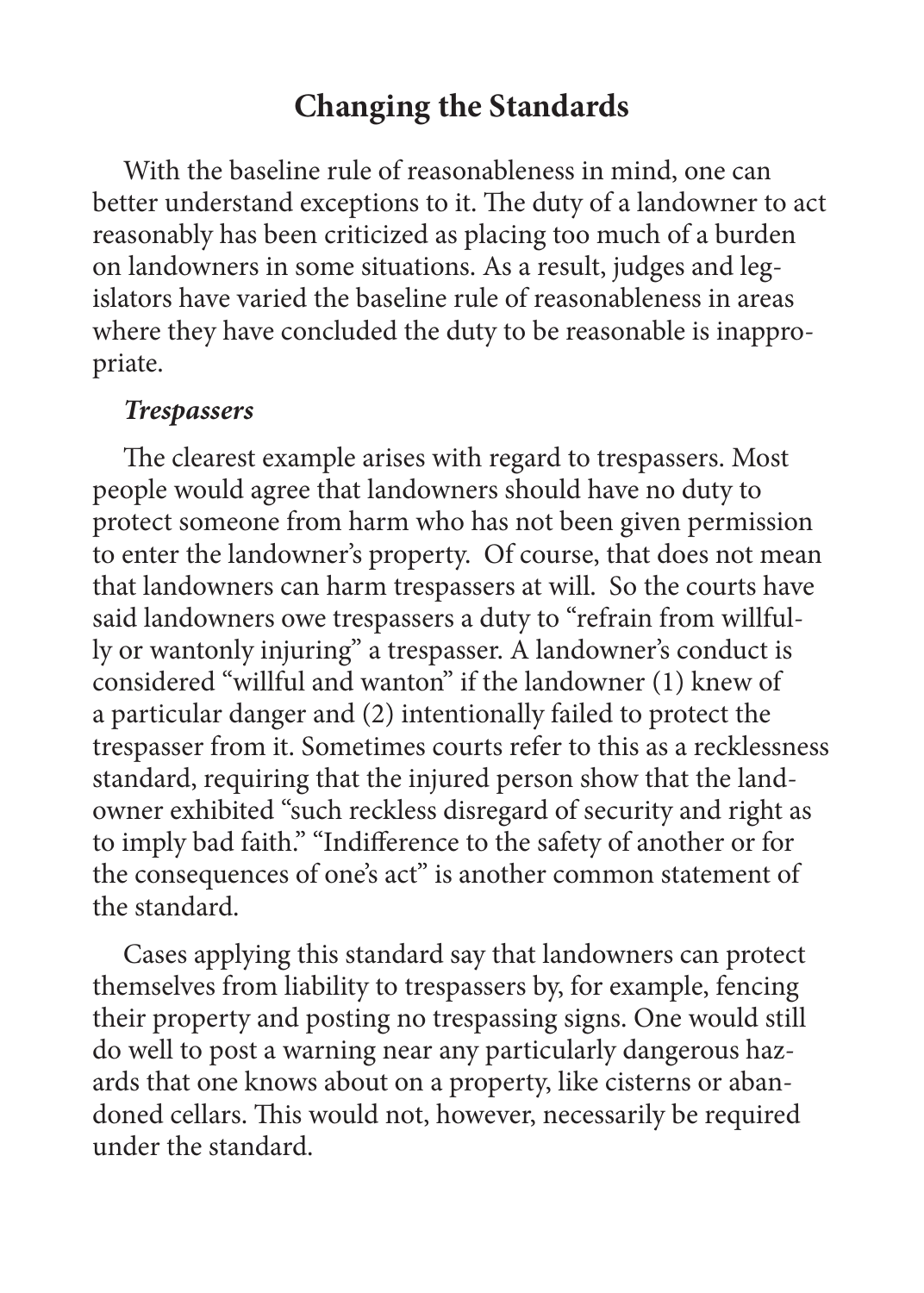Trespassing children, however, are not viewed the same as other trespassers. In such cases, courts tend to apply a standard that looks more like the reasonableness standard, at least in cases where the landowner knows or should know that children would be likely to trespass on the property.

#### *Recreational Users*

The Nebraska legislature, like all other legislatures in the country, has found the general standard of reasonableness is inappropriate where the user is on the property for recreational purposes. Lessening the duty that landowners owe such users limits landowner liability. This, in turn, encourages landowners to open their land to the public for recreational use. Under the Nebraska statute,

[A]n owner of land owes no duty of care to keep the premises safe for entry or use by others for recreational purposes or to give any warning of a dangerous condition, use, structure, or activity on such premises to persons entering for such purposes.

The immunity offered by this statute is not absolute. Among other things, landowners are not protected from liability "for willful or malicious failure to guard or warn against a dangerous condition, use, structure, or activity." Basically, the legislature has concluded that landowners owe recreational users the same duties that they owe trespassers.

There are two important limitations to the recreational-use statutes. First, the landowner may not charge an access fee for the use of the property. Second, the user must be using the property for recreational purposes. These two conditions limit the scope of these statutes.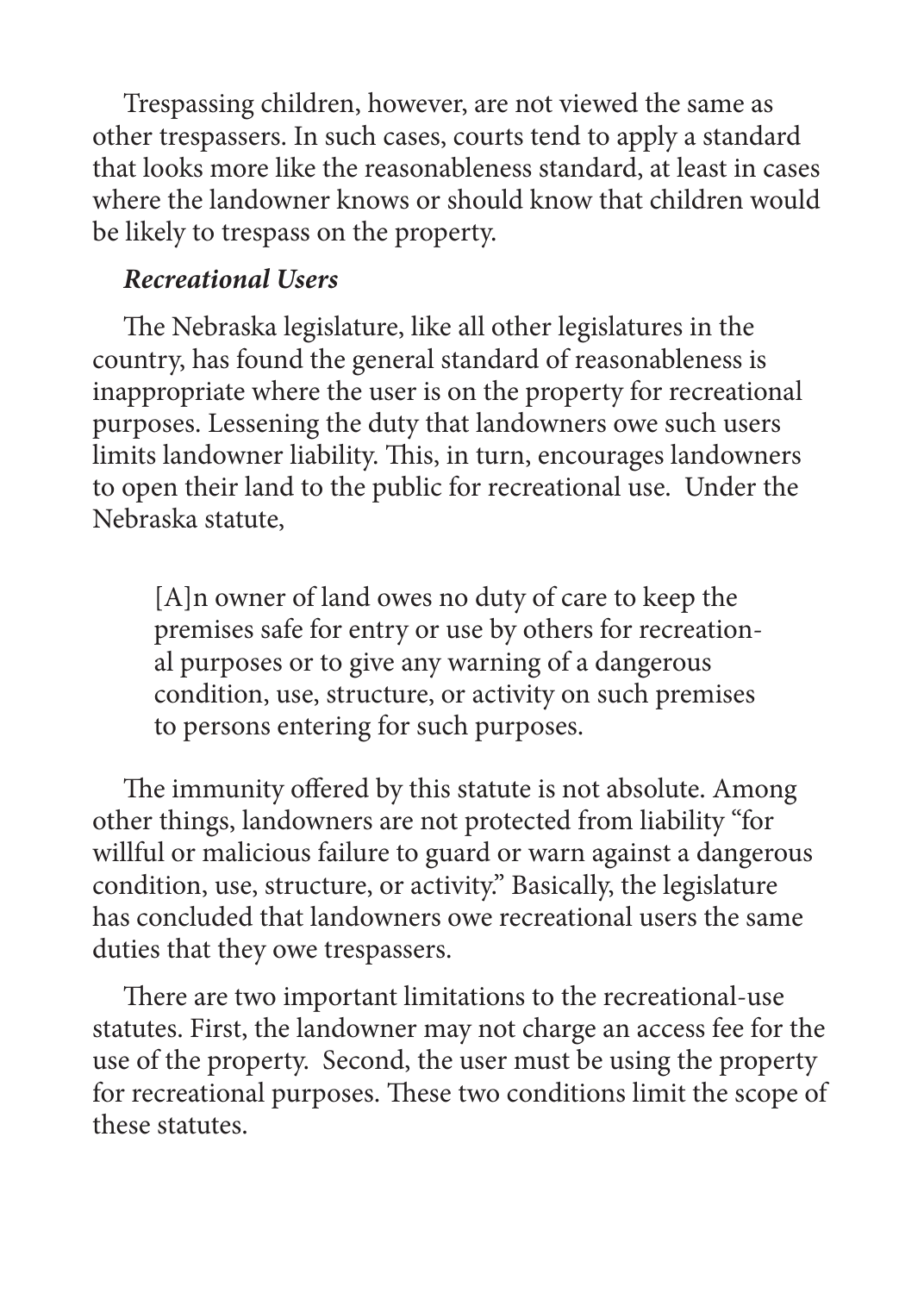#### *Agritourism and Ecotourism Users*

In 2015, the legislature enacted a set of laws to protect agritourism (and ecotourism) operations from liability in many instances. Basically, these statutes do the same thing that the recreation statutes do: change the standard from one of reasonableness to one of willful and wanton conduct. This reduces the landowner's liability risk. To be protected by these statues, the landowner must be engaged in agritourism activities. In addition, if the landowner charges a fee for access to his property, he will not lose the statutes' protection, so long as he has issued a warning to entrants. The statute prescribes the language to use:

WARNING - Under Nebraska law, an owner of property, including lands and waters, is not liable for the injury to or death of the participant in agritourism activities or damage to the participant's property resulting from the inherent risks of such activities. Inherent risks include, without limitation, the risk of animals and land and water conditions, the ordinary dangers of structures or equipment ordinarily used in farming or ranching operations, and the potential for you or another participant to act in a negligent manner that may contribute to your own injury or death. You are assuming the risk of participating in the agritourism activities for which you are entering the owner's premises.

These agritourism statutes were subject to fairly intense debate in the legislature, which resulted in a few exceptions to their coverage (i.e., instances in which the baseline duty of reasonableness will likely continue to apply). The most notable exception involves harms resulting from faulty structures or equipment. With regard to such harms, the agritourism law requires the owner to observe the duty of reasonable care. Thus, an owner would do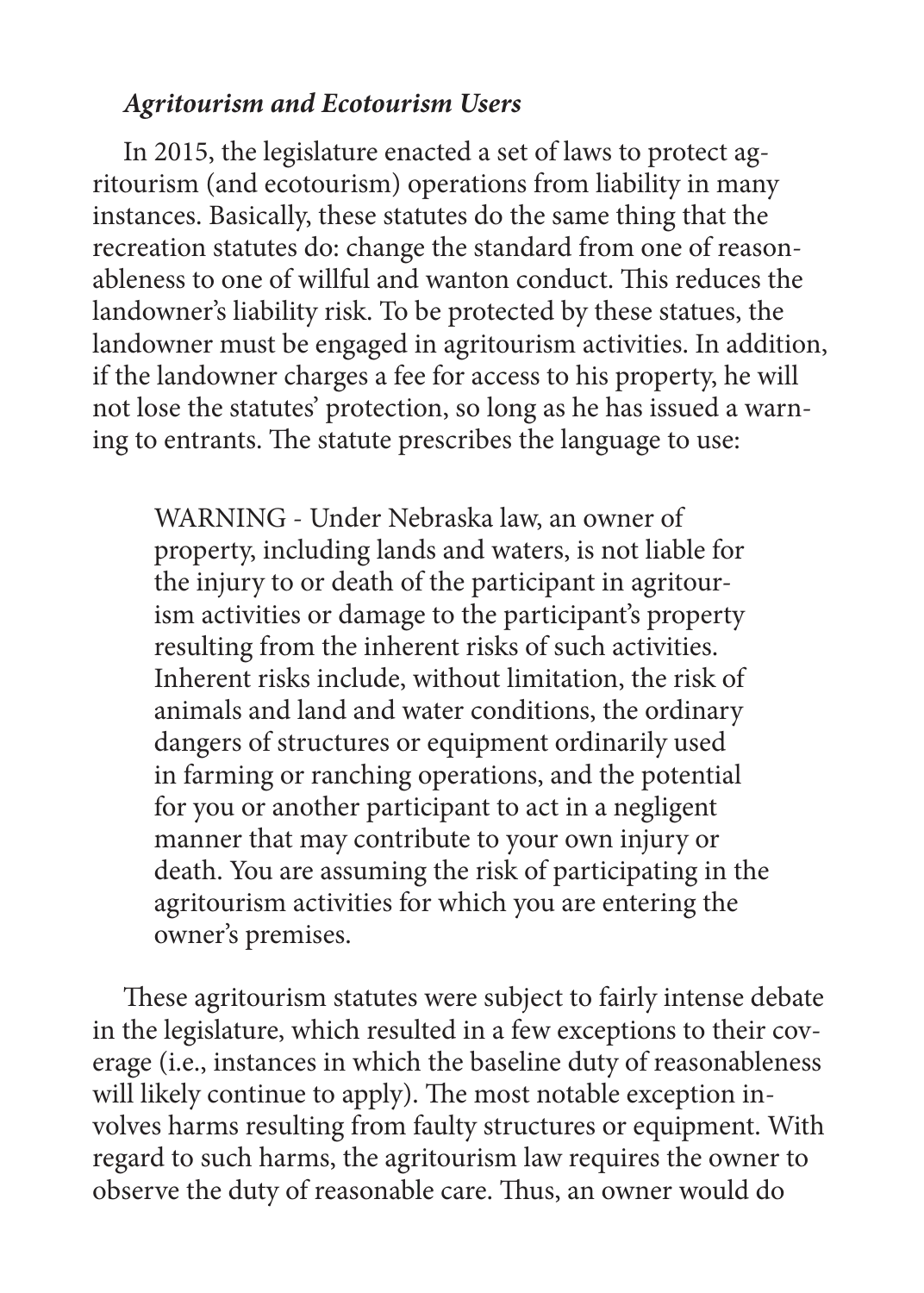well to inspect and remain reasonably vigilant when it comes to equipment and buildings on her premises. Warning participants of the dangers associated with such things would also be appropriate.

The statutes also appear to leave the standard of reasonableness intact for the acts of third parties, if the third party is the operator's employee. Again, the scope of this provision remains to be seen, but an agritourism operator would do well to pay close attention to his employees' actions.

#### *Users Who Have Signed a Waiver*

The final instance in which the reasonableness standard is often not applied is when the entrant has signed a waiver of the landowner's duty of reasonable care. An example of an enforceable waiver is the following:

I do agree to hold harmless the owners and possessors of this land for any injury I sustain resulting from conditions on the premises, or activities on the premises conducted by the owners, possessors, or third parties, and arising out of the owners' and possessors' negligence.

Court have upheld similar waivers, at least in cases where the waivers went on to inform the entrant of the risks associated with the activity at issue in the case. Landowners would probably do well to take a similar approach, tailoring their waivers to specifically mention the risks to which the entrant is exposing herself, whether it be hunting, vehicle-based wildlife viewing, or whatever. However, if the landowner acts in a reckless or willful and wanton way, a wavier will generally not protect the landowner from liability.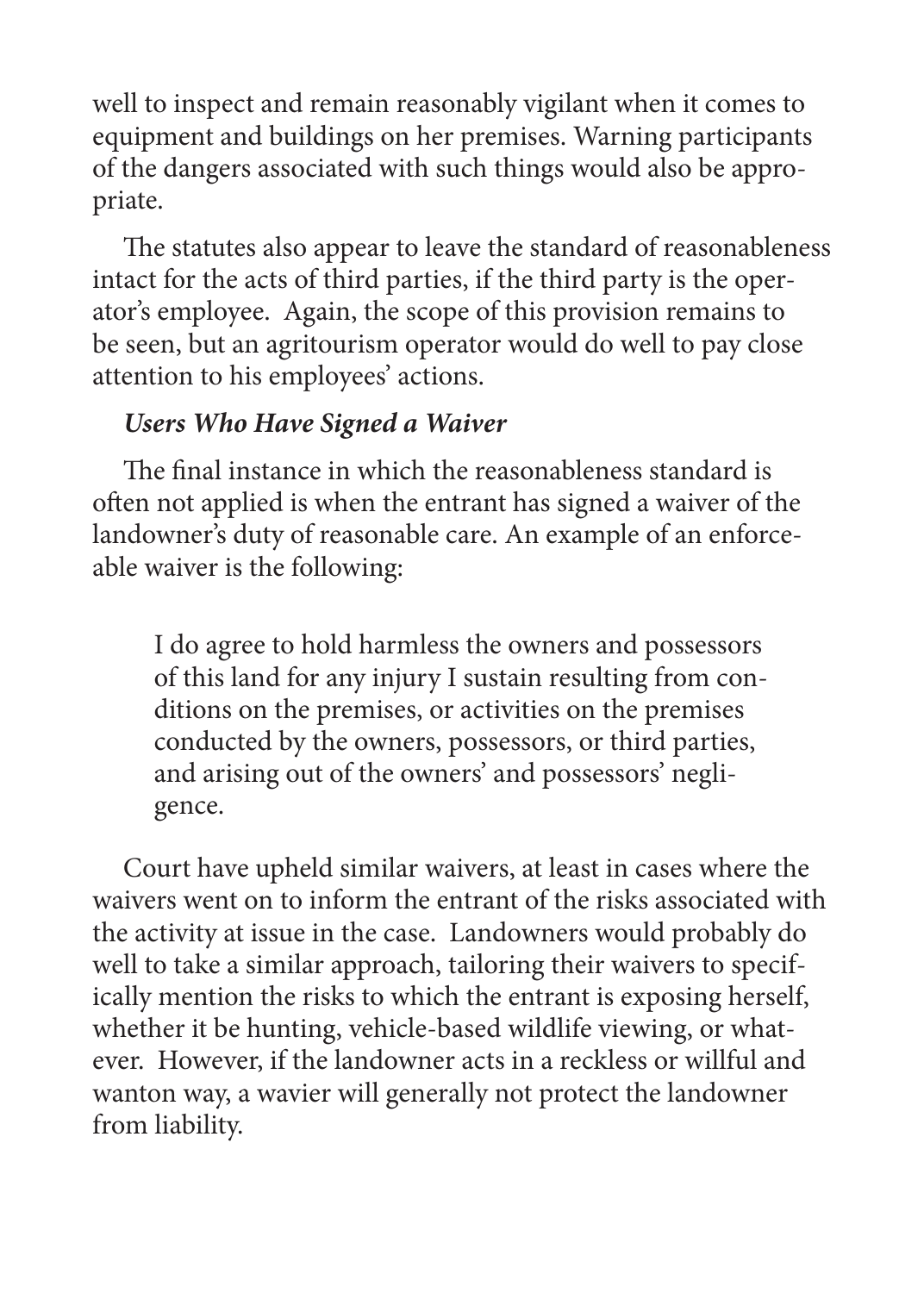#### **Conclusion**

As a general matter, landowners must exercise reasonable care in the maintenance and use of their premises. The reasonable-care standard is appropriately viewed as a baseline from which modifications deviate. This baseline is not a terribly burdensome standard from a landowner's perspective. Indeed, this is the standard we all must observe in nearly all of our daily activities. However, in some cases the standard has been changed. Trespassers do not get the same level of protection. And recreational users and agritourism participants are entitled to no more protection than trespassers in many cases. In addition, waivers are an effective way of disclaiming liability for breaching the reasonableness standard and for informing participants of the risks they may encounter.

Liability concerns should not discourage landowners from offering recreational and other opportunities to the public, for a fee or for free. Exercising reasonable care in the maintenance and use of their property, in all instances, meets the legal obligations that landowners have. And, in many instances, landowners need only avoid recklessness. To the extent there is remaining liability risk, liability insurance is an effective means of guarding against that risk. Seeking the advice of a lawyer before problems arise is also good idea.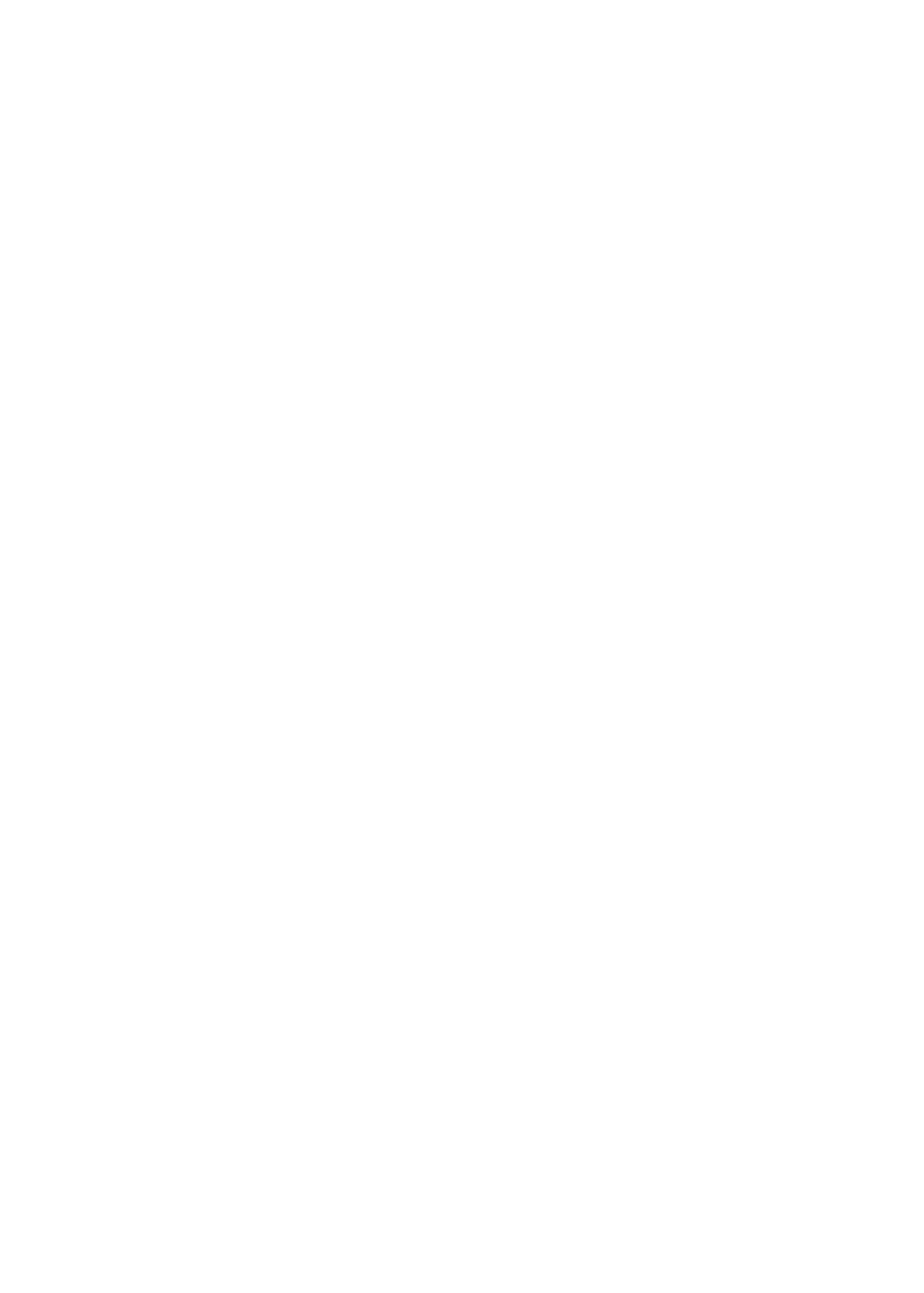### **Eco/agritourism liability FAQ**

#### **If I am not a landowner, do I have to worry about liability?**

Yes. Anyone who has control over the property can be held liable for damages that participants suffer. The typical rural landowning resident is one of those potential defendants. But a tenant or someone else with a right to use and control the property for a particular purpose can too. An example would be a business holding a hunting lease on the property.

#### **Does my insurance protect me from claims made by people who get injured on my property?**

It might. This depends on the type of coverage you have. It is best to discuss matters with an insurance agent. In many instances, agritourism operations need an additional policy. These additional policies also often cover the costs of an attorney, in the event someone sues you. And those costs, even if you successfully defend yourself, can be burdensome. So you should absolutely check with an agent on what type of coverage you have and what you may need.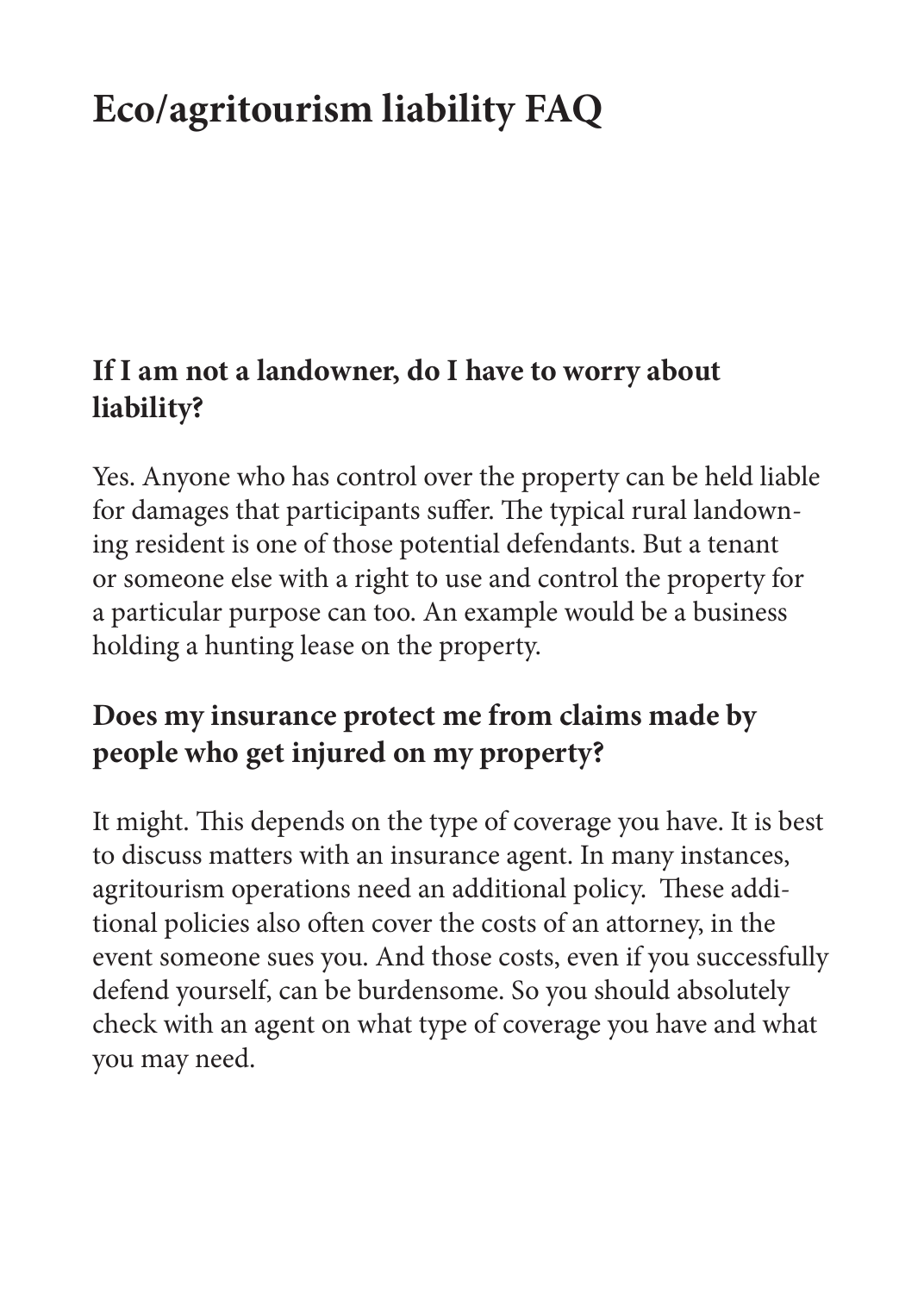#### **I've often seen signs about liability on agritourism operators' properties. Do I need to have those?**

Yes and no. If you are offering activities that involve horses or other equines, you must have a sign under Nebraska law. The content of that sign is set out in the statutes. In addition, if you offer agritourism activities for a fee, then you may post the warning language described in the paper on a sign. Another option for agritourism operators (and a good additional measure for equine providers) is to include the language that would be on the sign in a document that the participant signs when they enter the property: a waiver.

#### **What about paperwork? Do we need to have a long waiver for people to sign if they come to our place?**

A waiver is a good idea for a number of reasons, though concerns about the length of such documents are understandable. First, Nebraska law requires you to notify agritourism participants and equine participants of the liability limits that they are under when they take part in those activities. The paperwork is a good way to notify them of these limits.

More broadly, however, this paperwork is a good way to explain the risks of an activity to the participants. This can be done in conjunction with a verbal presentation where an employee instructs participants about any dangers that they may encounter. And, such instructions are a good way of establishing that the landowner acted reasonably to protect the participant from harm.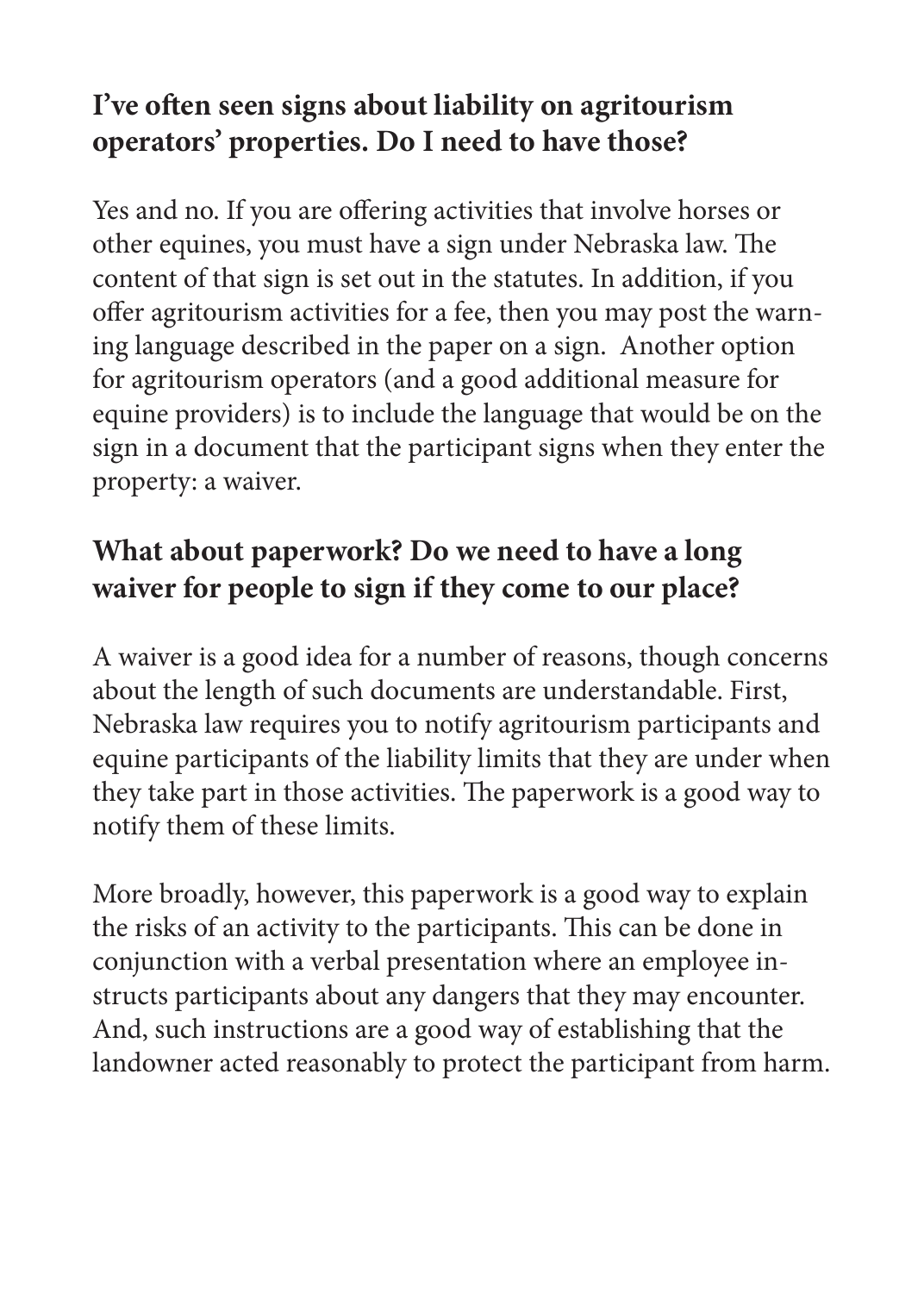#### **What about people who don't do what we tell them? Like, for instance, when people jump a fence, ignore a sign, and go into an area that we don't want them in?**

There is only so much you can do. And the law only expects you to act reasonably. Those who jump fences or ignore signs would likely be deemed trespassers, which would mean that your duties to them are much lower than those owed to some other people. The sign and fence themselves, probably fulfill the duties you owe them.

Of course, facts can change. If a path to the dangerous area develops and it would reasonably appear to guests that they can go around a sign or a fence, then that might raise some concerns. Taking further measures under those circumstances would be the best course of action. Examples of further measures would be a verbal warning at the beginning of a visit and an additional sign or something lying in the path to block it. In the end, you just want to make sure that people in that area know that they are not supposed to be there. Telling them why can also help.

#### **What if two guests/customers harm each other? Am I responsible for that?**

The test for harms from third parties is covered in the handout. But basically, you should think in terms of reasonableness and foreseeability. If you have a guest who is getting rowdy and dangerous, and you know about him and are worried he might harm someone else, then you should do what you can to get him out of there.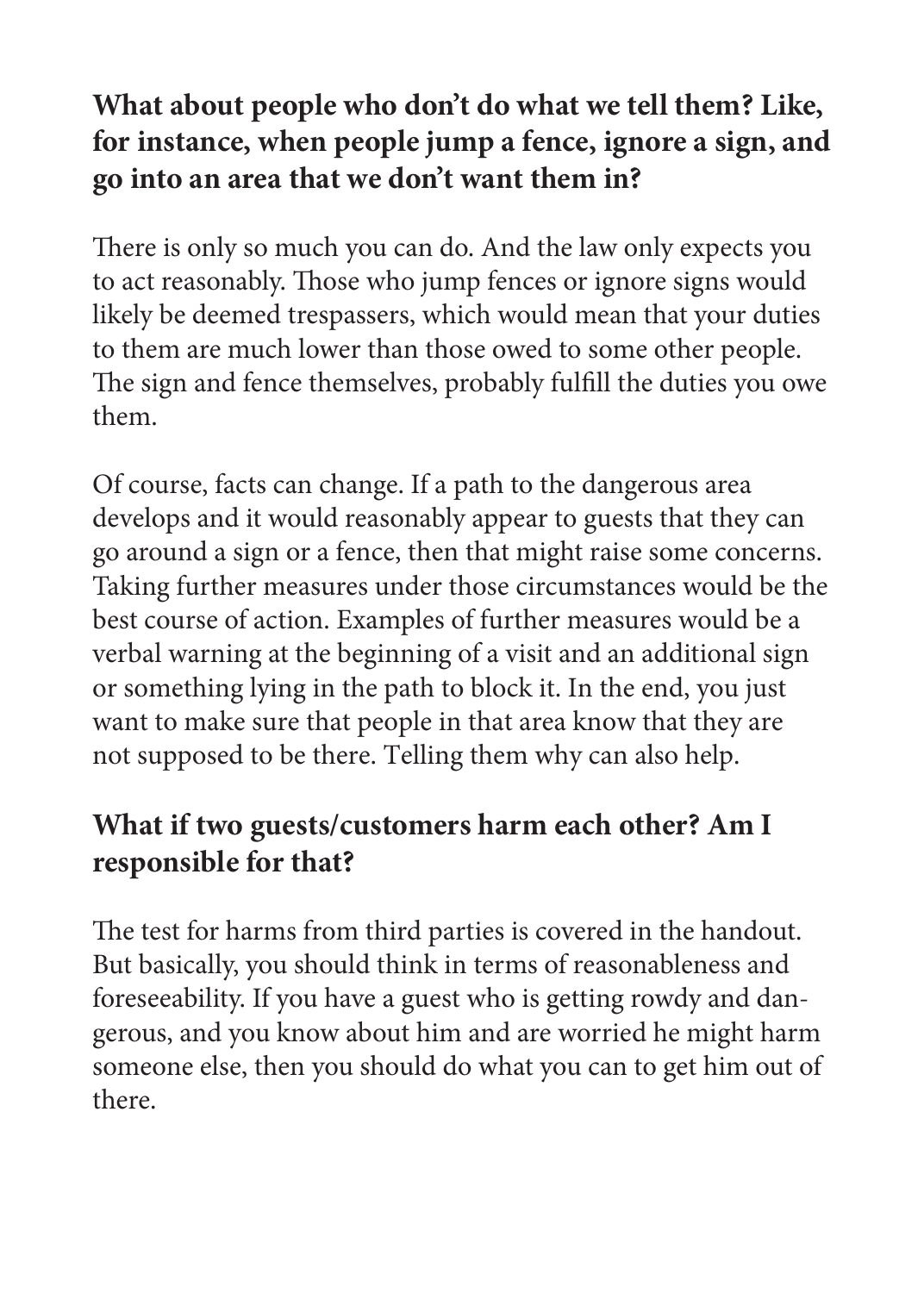#### **Who else should I talk to if I want to get into this business?**

Two suggestions come to mind. First, a good insurance agent who works with these sorts of operations would be helpful. Second, a lawyer who does this kind of work can be helpful. As is the case with most business affairs, it is better to talk to such a person before problems arise, rather than after.